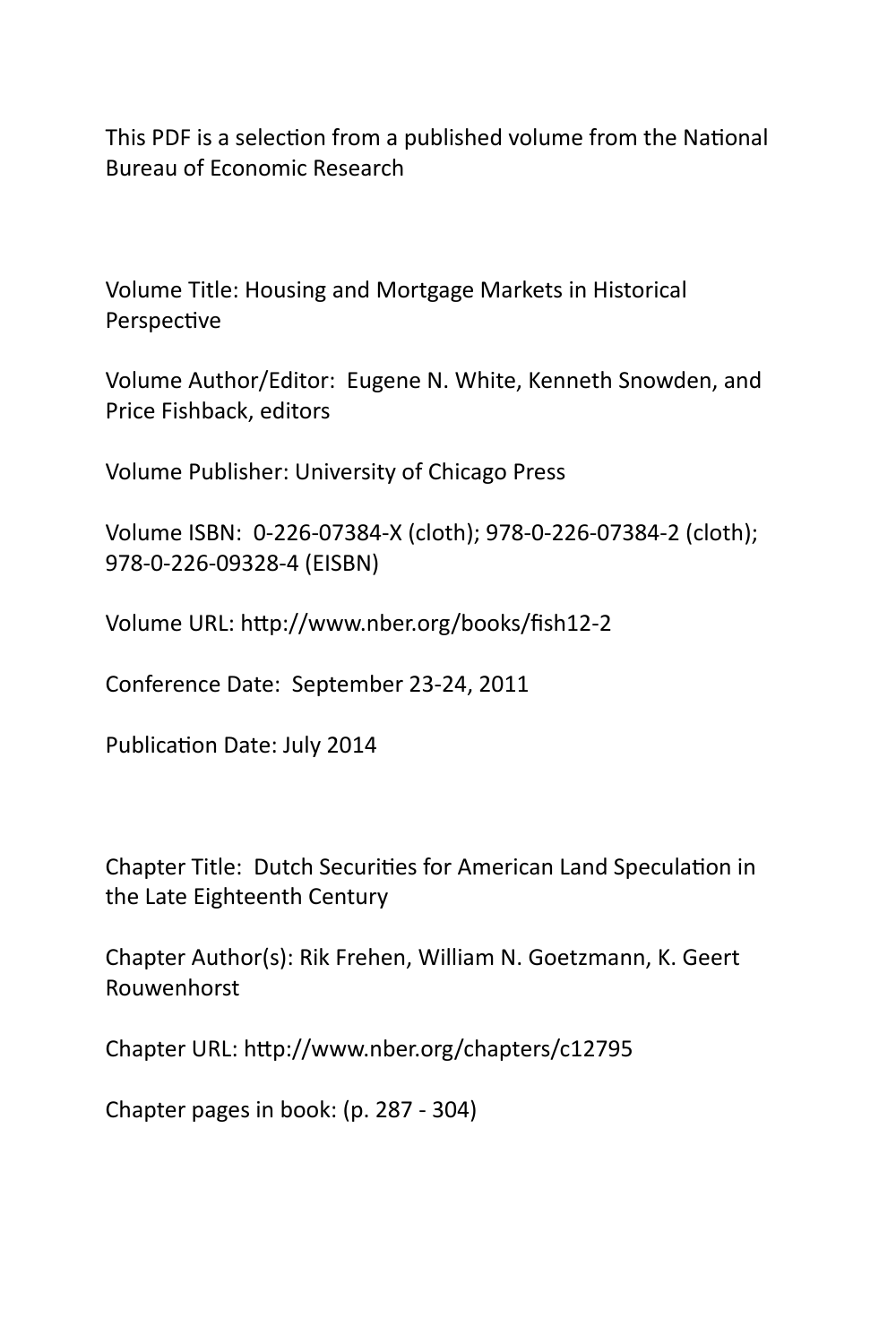# **Dutch Securities for American Land Speculation in the Late Eighteenth Century**

Rik Frehen, William N. Goetzmann, and K. Geert Rouwenhorst

## **8.1 Introduction**

Dutch investors have historically played an important role in American finance. The financiers of the American Revolution turned to the Dutch markets for loans to support their war effort and, with Hamilton's visionary restructuring of the American debt, the Dutch early faith in American promises paid off handsomely. On the heels of their successful financial investment in early US government bonds, Dutch investors in the 1790s turned their attention—and money—toward the speculative potential of the American land itself. Two of the most important foreign investments in American land development prior to the nineteenth century were the Dutch loans for the purchase of vast tracts of lots in the newly designated capital city of Washington, DC, and the Holland Land Company loans to purchase, promote, develop, and resell large sections of western New York State, with tracts that included the future Erie Canal. Both of these projects

Rik Frehen is an assistant professor in the Finance Department at Tilburg University. William N. Goetzmann is the Edwin J. Beinecke Professor of Finance and Management Studies and director of the International Center for Finance at the Yale School of Management and a research associate of the National Bureau of Economic Research.

K. Geert Rouwenhorst is the Robert B. and Candice J. Haas Professor of Corporate Finance and deputy director of the International Center for Finance at the Yale School of Management.

We would like to thank the librarians at the Stadsarchief in Amsterdam, the Gemeentearchief Rotterdam, and the Universiteit van Amsterdam archief for their assistance. We thank Frans Buelens, Ed Glaeser, Oscar Gelderblom, Kim Oosterlinck, and the participants in the 2011 NBER conference and the 2012 Conference on the History of Business and Finance at the Toulouse School of Economics for suggestions. For acknowledgments, sources of research support, and disclosure of the authors' material financial relationships, if any, please see http:// www.nber.org/chapters/c12795.ack.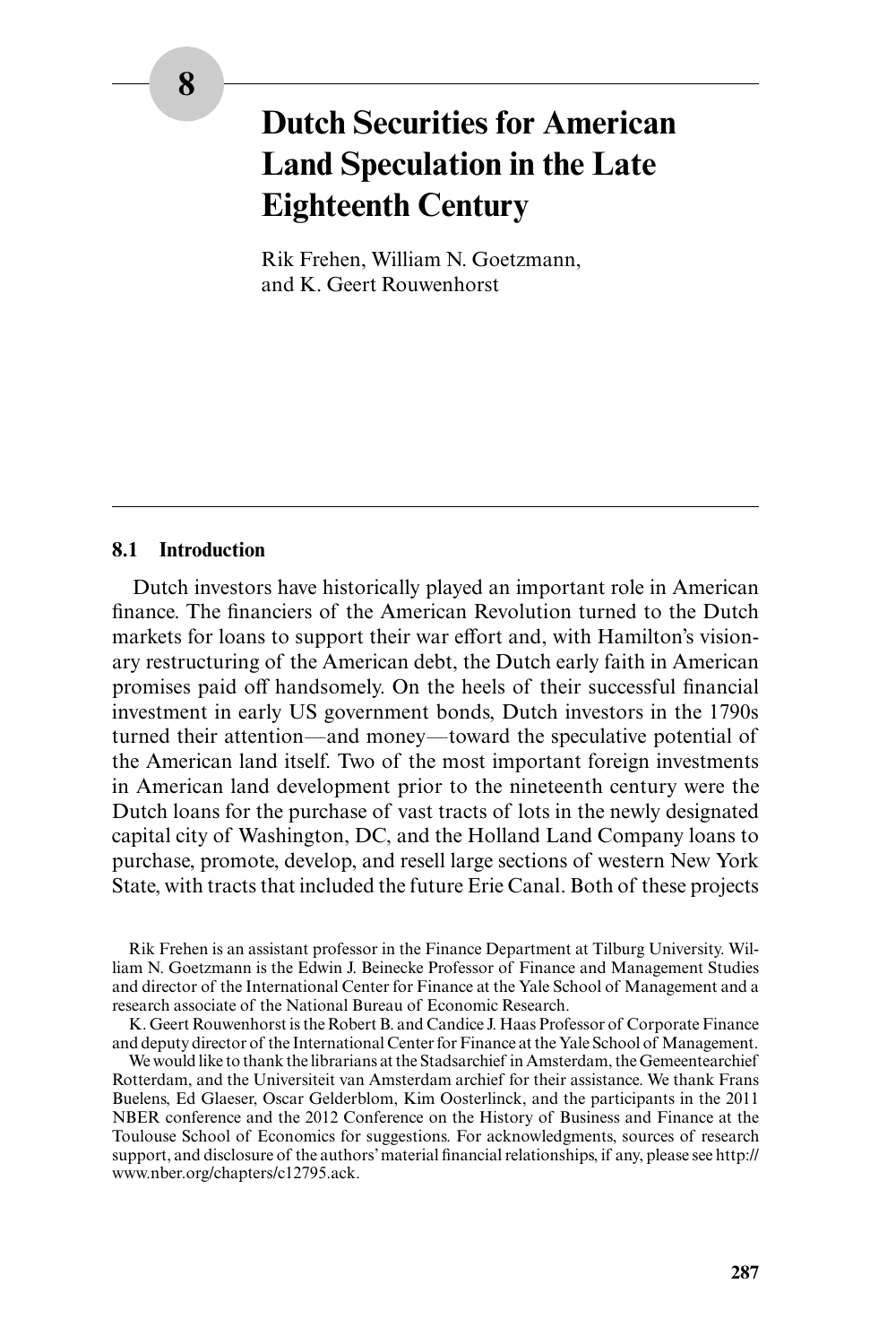were financed by the public issuance of securities that traded on the Dutch capital market.

While Washington, DC's early development and the operations of the Holland Land Company have both been studied from the perspective of American economic history, few studies have taken the perspective of Dutch investors, and asked what motivated them to invest, what precedents existed for these novel and presumably highly risky ventures, how their investments fared over time, and what impact the experience had on future securitizations. The loans offer a rare opportunity to study the process of financial innovation—particularly innovation in the collateralization of real property.

In 1793 and 1794, several complex debt securities called "negotiaties" were floated in the public capital markets of Amsterdam and Rotterdam to finance the two American land projects. The Washington, DC, loans were made to the American financier James Greenleaf who had earlier been instrumental in arranging US government loans on the Dutch market. The Holland Land Company loans were made by a consortium of major Dutch merchants, many of whom had been involved in underwriting and pooling US government debt issues in the Netherlands.

The land negotiaties involved multiple forms of collateral to address different types of risks implicit in the investment, as well as legal and custodial arrangements designed to mitigate fraud and operational failure. In this chapter we examine the terms, conditions, markets, and legal framework of these securities. We document their financial precedents and show how they relied on the rapidly evolving financial institutions of the time.

Our analysis tells the story of both success and failure. The first land venture capitalized by public securities—the Holland Land Company survived for more than half a century and generated substantial economic returns to investors; however, a structural reorganization within a decade of its creation was necessary to make it work. The second—the James Greenleaf venture to buy and develop lots in the District of Columbia, in partnership with Robert Morris and John Nicholson—ultimately defaulted and the ensuing transatlantic legal dispute over the collateral dragged on for decades. Dutch investor losses arose not only from default, but also from fraudulent manipulation by Greenleaf and ineffective protection of investor rights by the American legal system, which significantly reduced recovery from the collateral.

We argue that the restructuring of one set of securities and the failure of the other is due to the path dependency of Dutch financial innovation and the mismatch between fixed-income financing and land speculation. Although the market in late eighteenth-century Holland had apparently become comfortable with mortgage-backed securities, perhaps it should not have been. Equity finance, as opposed to debt finance, might have better served investors. Consistent with this hypothesis, we show how both firms sought to convert to equity-like financing in the years after issuance.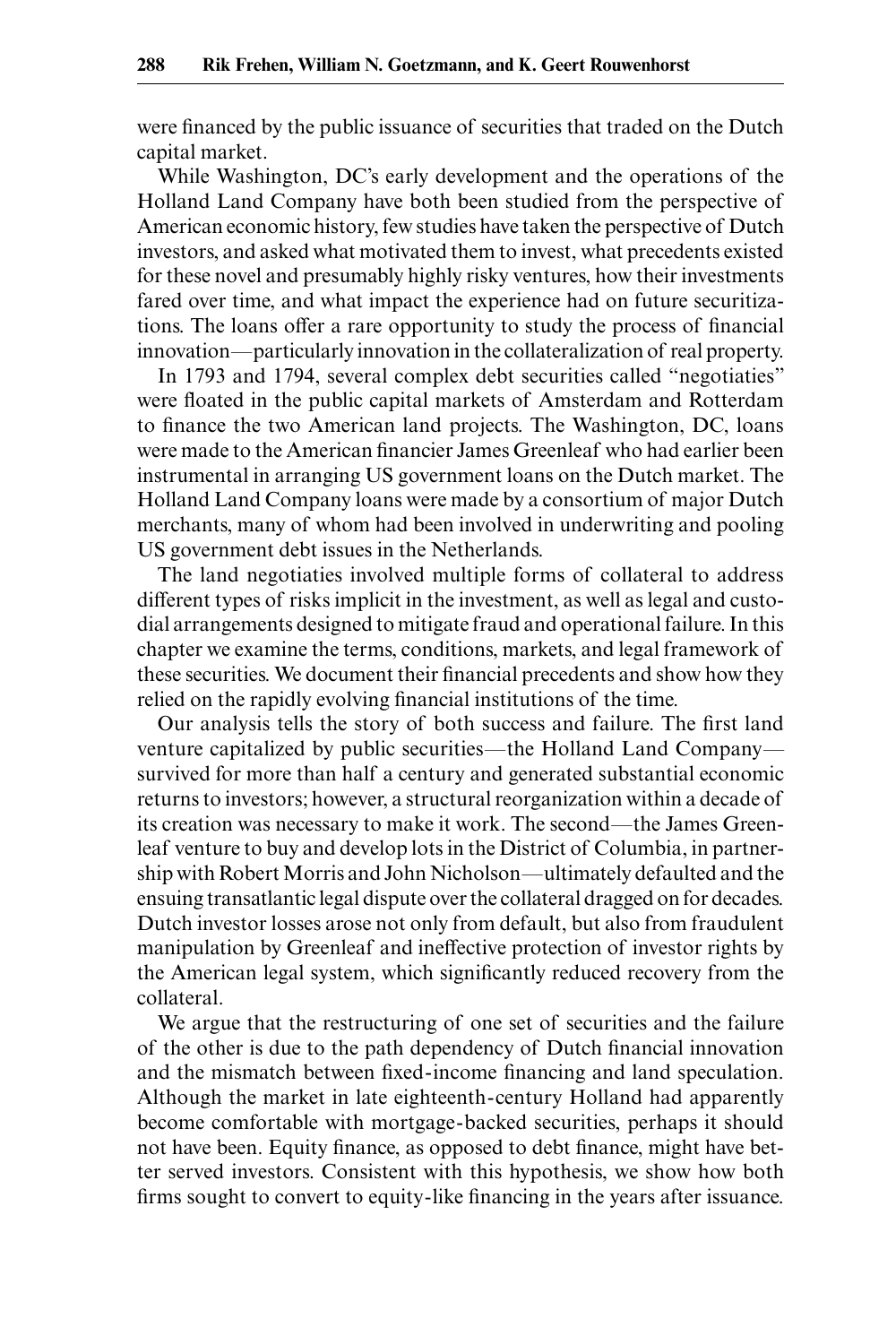In particular, the Holland Land Company used a restructuring technique previously employed to provide a residual claim on assets in a closed-end portfolio. Greenleaf and his fellow entrepreneurs in the Washington, DC, enterprise, Robert Morris and John Nicholson, were deeply indebted as a result of numerous land speculations. Shortly after their Washington, DC, venture they attempted to pool their property assets and float a public offering of equity shares in the North American Land Company to American and European investors. They were unsuccessful and went to debtor's prison.

Our use of historical evidence to examine financial innovation is not new. A number of researchers have pointed out that there is much to learn about mortgage securitization from the historical mortgage market (cf. White, chapter 4, this volume; Snowden 1995, 2010; Fishback, Horrace, and Kantor 2001; Goetzmann and Newman 2010). The benefit of focusing on the late eighteenth-century Dutch market is that the process of innovation can be clearly traced in historical documents and in public security price quotations. The richness of the historical material allows us to identify specific precedents to innovation. It also allows us to observe the social and business network in which the innovations appeared and diffused.

#### **8.2 Historical Background**

Our overview of the eighteenth-century Dutch capital markets is necessarily brief and will focus on the appearance of publicly traded, collateralized financial instruments, which is the specific context in which the innovation we study appears.

## 8.2.1 Asset-Backed Securities

An important precedent for the American property securities studied in this chapter is a class of loans collateralized by the revenue stream of the sale of commodities. An early example is the 1659 security issued by Johan Deutz to the House of Austria, which was financed by a loan issued at 4 percent, and collateralized by a monopoly given to Deutz over the product of Austria's rich quicksilver mines. In effect, the loan was a means to secure the monopoly, rather than the principal source of profit by Deutz.<sup>1</sup> The demand of commodity security for a loan is not surprising in this example, but the financing of the transaction by Deutz's loan issue is noteworthy in that Deutz's credit was enhanced not only by the commodity, but his ability as a merchant to benefit from the monopoly and thus reduce the uncertainty of loan repayment.

This commodity-backed structure eventually became a standardized financial product in the Amsterdam market. In the early eighteenth century, Dutch merchants faced a competitive global market for key commodi-

1. Barbour (1950, 109).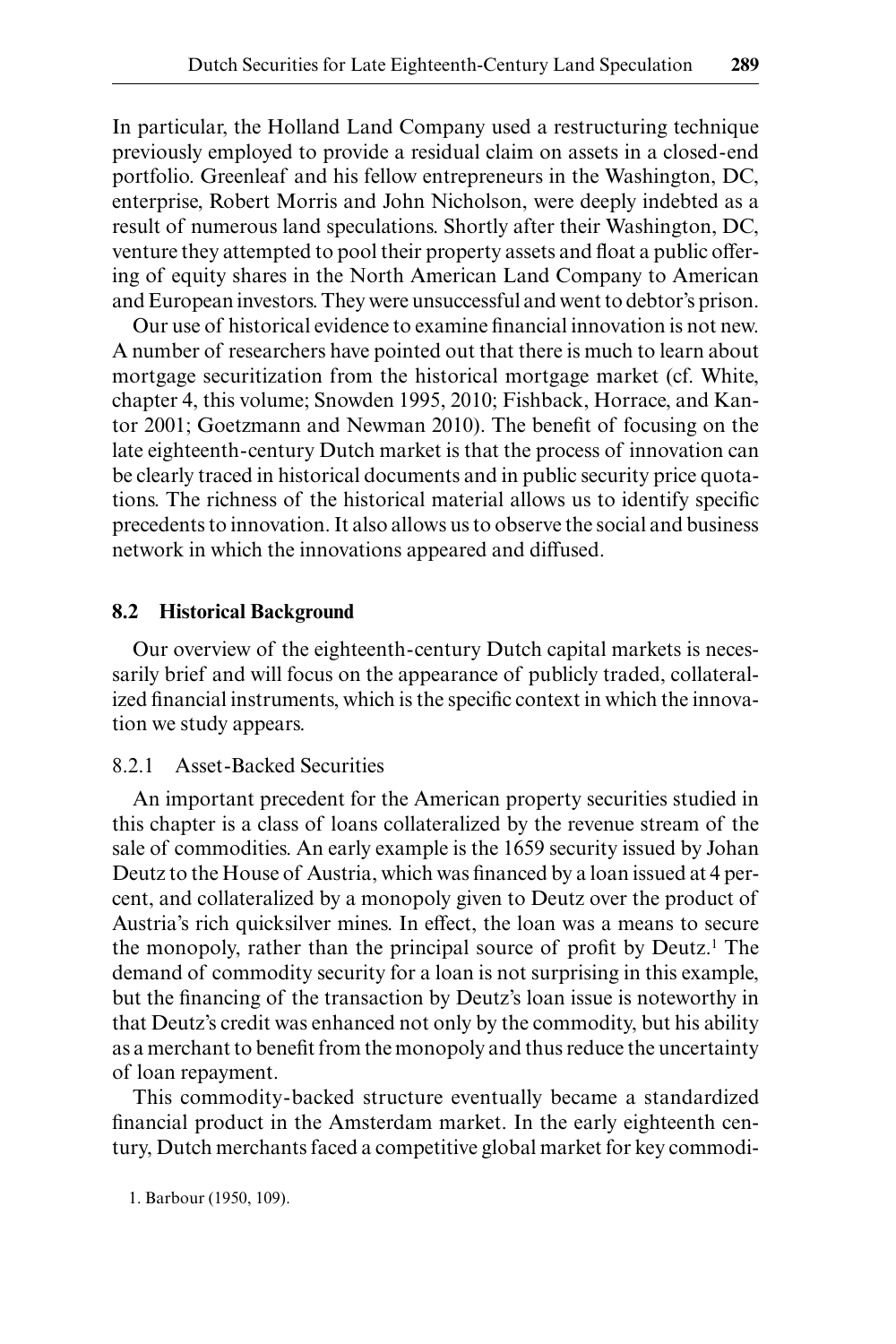ties from the Americas—particularly sugar and coffee. The erosion of the monopoly of the Dutch West Indies Company over Atlantic trade to the Netherlands led to the emergence of independent plantation owners in Surinam, Essequibo, and Demerary, and in certain Caribbean islands such as St. Eustacia. These independent plantations were financed with innovative securities for which the Deutz Austrian loan set a clear precedent. From 1753 to 1795 (when the Dutch relinquished sovereignty over their South American plantations), Dutch merchants floated over 240 "plantation loans" in the public markets. These were debt investments in sugar plantations of Dutch South America and the Caribbean that were collateralized by mortgages on the overseas properties (including land, slaves, and capital equipment), and the annual commodity production of the plantation.<sup>2</sup>

An interesting feature of plantation loans is that the merchants in the commodities trade functioned as financial intermediaries in what we might now call "structured products," which were broadly referred to as negotiaties. The merchant underwrote the issuance of the loans to the public and served as the administrator and servicer, and as the merchant for the commodities on the exchange. His compensation was a commission on sales of the plantation produce while the rest of the sale proceeds were used to service the debt. Van der Voort (1973) notes that the typical interest rate paid by the planters was 5 to 6 percent, and the rate paid to bond holders was fixed as well. The first of the plantation loans was floated by William Gideon Deutz in 1753—evidently building on his firm's knowledge and reputation from the Austrian loan. This innovation spread to other issuers. According to Van der Voort, ultimately 76 to 80 million guilders of plantation loans were issued by a large number of merchant houses and standard measures of investment safety were applied in the issuance—including a maximum loan-to-value ratio. They took many forms, and issuers would often pool the mortgages from several plantations into a single negotiatie.

A drop in commodity prices in 1771 and a financial crisis in the Amsterdam market in 1773 led to widespread defaults on plantation negotiaties, and a drop-off—though not a complete disappearance—in their issuance. Van der Voort estimates that investors suffered substantial losses, recovering only one-fourth of their capital and realizing no more than 3 percent interest. This event was undoubtedly the first mortgage-backed securities crisis. It is interesting from an institutional standpoint because it revealed to the Dutch market the potential for the failure of collateralized bonds to guarantee full or even significant recovery of capital. In addition, it caused the restructuring of fixed-income claims, including the issuance of equity-

<sup>2.</sup> Van der Voort (1973) is a detailed study of the Dutch plantation loans from which this discussion is taken. See the English summary pp. 218–221. A recent master's thesis in English is Hoonhout (2012). The role of the plantation loans in Dutch financial development is discussed in Rouwenhorst (2005).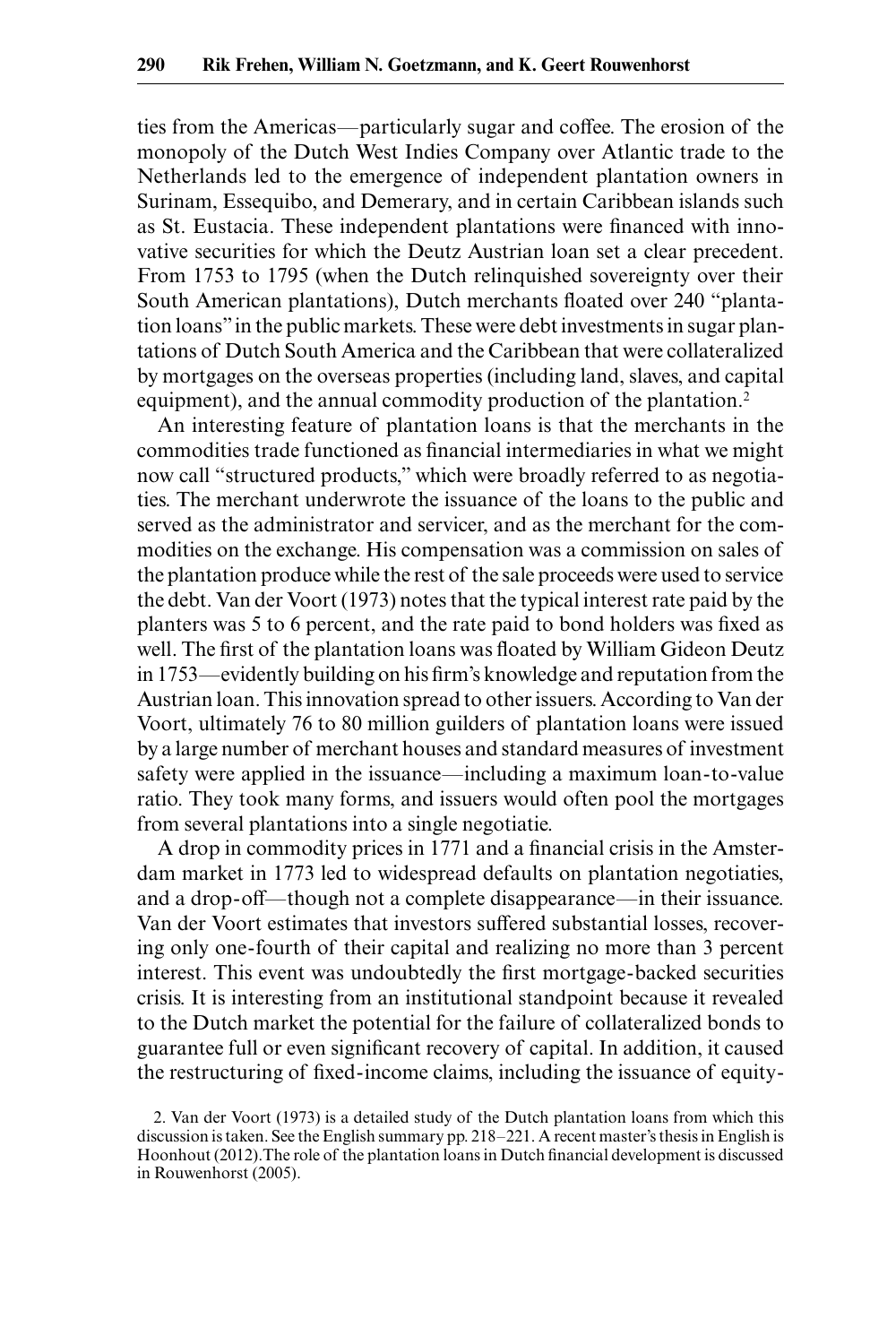like certificates. This model of converting debt to equity was evidently not limited to plantation loan defaults. A security from 1776, recently acquired for the Yale Collection of Financial History, is a receipt for a share in a Swedish iron works that had been financed by debt issuance on the Amsterdam capital market, and a reorganization of the debt claim resulted in an exchange for equity. It is not known how many such exchanges took place, but such a conversion, or at least an equity-like restructuring, would later become useful for the Holland Land Company consortium.

Rouwenhorst (2005) points out that the plantation loans also played a key role as precedents for another Dutch financial innovation of the eighteenth century—closed-end mutual funds. These were negotiaties that offered a stream of interest derived from a portfolio of traded securities. The first of these, Eendragt Maakt Magt, was a purely financial security issued in 1774 by Abraham van Ketwich. It was unrelated to the commodities trade except insofar as it held in its diversified portfolio plantation loans in Essequibo, Berbice, and Danish American islands, along with securitized Danish toll revenues, Russian and German sovereign debt, and Spanish toll revenue bonds.

These loans were not simply pass-through instruments, but fixed-income securities with a stated yield—around 5 percent in many cases. The periodic income from the underlying securities was intended to cover the stated yield. The income from the underlying securities was further expected to pay for a lottery by which random shares in the negotiatie would be retired at values above their face amount. This peculiar feature insured that the return on the pool of bonds stochastically dominated the return distribution for any single loan. As we discuss later, the closed-end fund negotiatie structure was also adapted to the financing of American land speculation.

One important difference between the plantation loans and the American land securities discussed in this chapter is that the American securities were claims on future land sales. They were not a means to finance transatlantic commodity trade, but rather were based upon the financing, development, subdivision, and resale of wilderness property. The plantation loans can be interpreted as a means for Dutch merchants to lay off the capital cost of the plantation generating profitable commodity trade. There appears to have been no reliance on future capital appreciation of the collateral as the grounds for the profitability of the investment. In the case of the Holland Land Company and the Washington, DC, loans, this was precisely the opposite. They yielded no commodities for merchants to trade, and the entirety of the expected economic benefit derived from land price appreciation. Although the American land securities used a similar structure to the plantation loans—land or mortgage-backed securitization—the fundamental nature of the underlying economic benefits differed, and thus the risk and timing of future cash flows differed.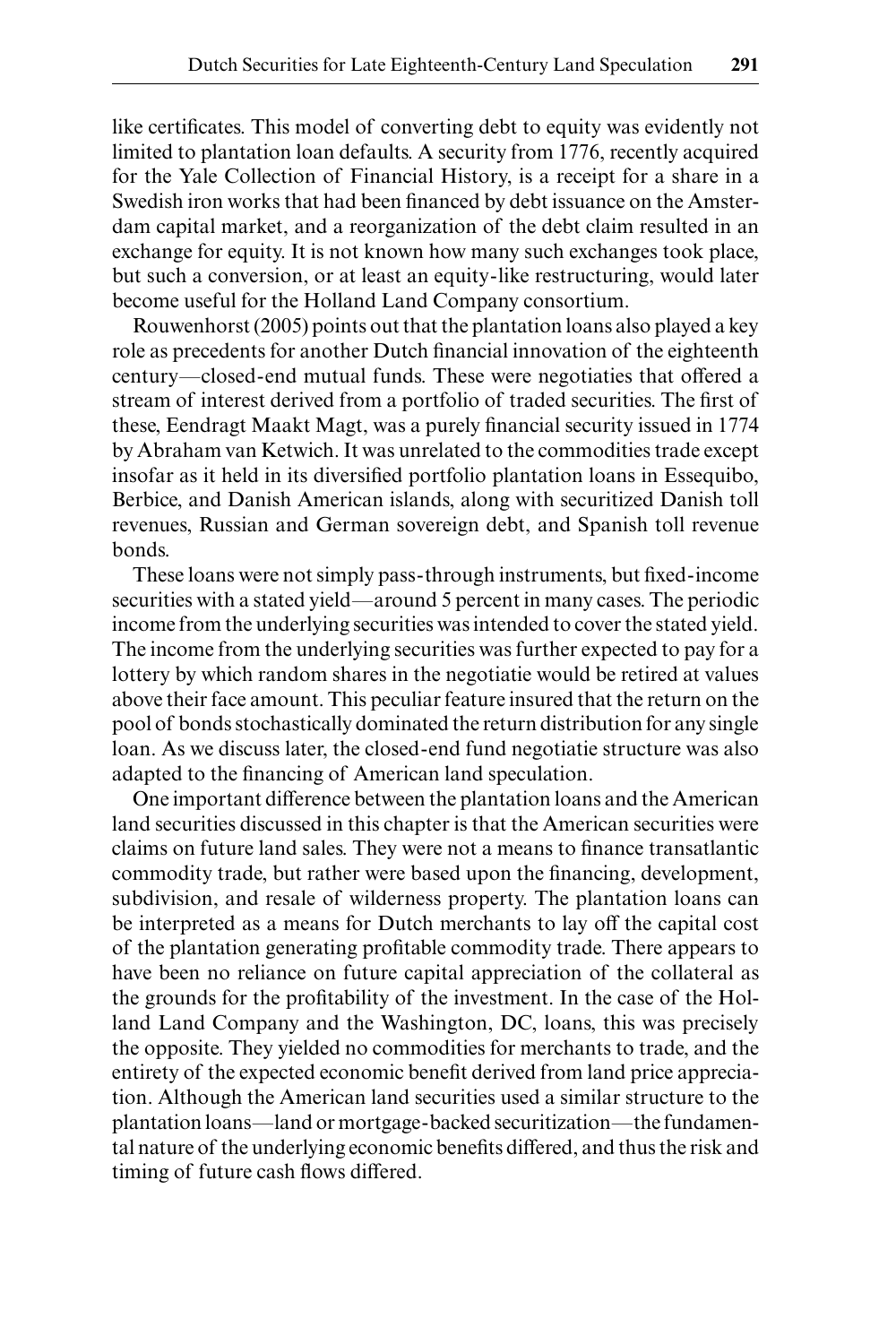#### 8.2.2 Other Precedents

There are other financial precedents relevant to the issuance of securities in Amsterdam to finance American land purchases. The first is the emergence of land banks in various forms through the eighteenth century. Only a brief overview is offered here. The first land bank proposals were floated in England around the end of the seventeenth century as a means to create money out of real property. One of the early land bank theorists, John Law, regarded the scarcity of money as one of the greatest constraints to commercial development, and the reliance of European economies on the supply of New World silver as a risk to be mitigated by changing the collateral for money from precious metal to real property.

America was one of the first places to implement land banking due to the extreme scarcity of hard specie in the colonies. Beginning in South Carolina in 1712, publicly sponsored land banks—actually, more properly loan offices, since they were not deposit-taking institutions—were created by colonial governments to issue mortgages in paper currency that could ultimately be used to purchase foreclosed properties. Other colonies immediately followed suit. In Boston, a private land bank was launched. Parliament was alarmed that the currency of several colonies traded at a discount, reflecting the market perception of their risk. Among other things, the structure of the land bank system embedded conflicts of interest: local boards appraised properties and made loans. A 1738 mortgage contract for seventy-five pounds issued by the Rhode Island Colony sixth land bank is representative.<sup>3</sup> The twenty-five-year note at 5 percent interest was issued at a 1:2 loan-to-value ratio as determined by a panel of six trustees acting for the general assembly of the colony. The borrower, Edward Arnold, received paper notes for his pledge, which circulated in the colony. His interest payments, along with other borrowers who made up the 100,000 pound loan issue, were evidently sufficient to cover the annual colonial budget. The incentives of the colonies to operate land banks of this sort were clear. While solving the problem of scare specie, they also provided revenue for government. Related lending represented an obvious problem. Parliament outlawed land banks by 1741 and ultimately they were closed.

Land banks did not make a significant reappearance until the end of the ancient regime and the creation of France's revolutionary currency, the assignats.4 Dutch investors in 1794 and 1795 would surely have been familiar with the French securities backed by confiscated church properties. By 1795, the assignats were virtually worthless due to excess issuance and were replaced in the following year by the mandats territoriaux, which likewise rapidly declined in value.

<sup>3.</sup> In the Yale Collection of Financial History.

<sup>4.</sup> Cf. White (1995).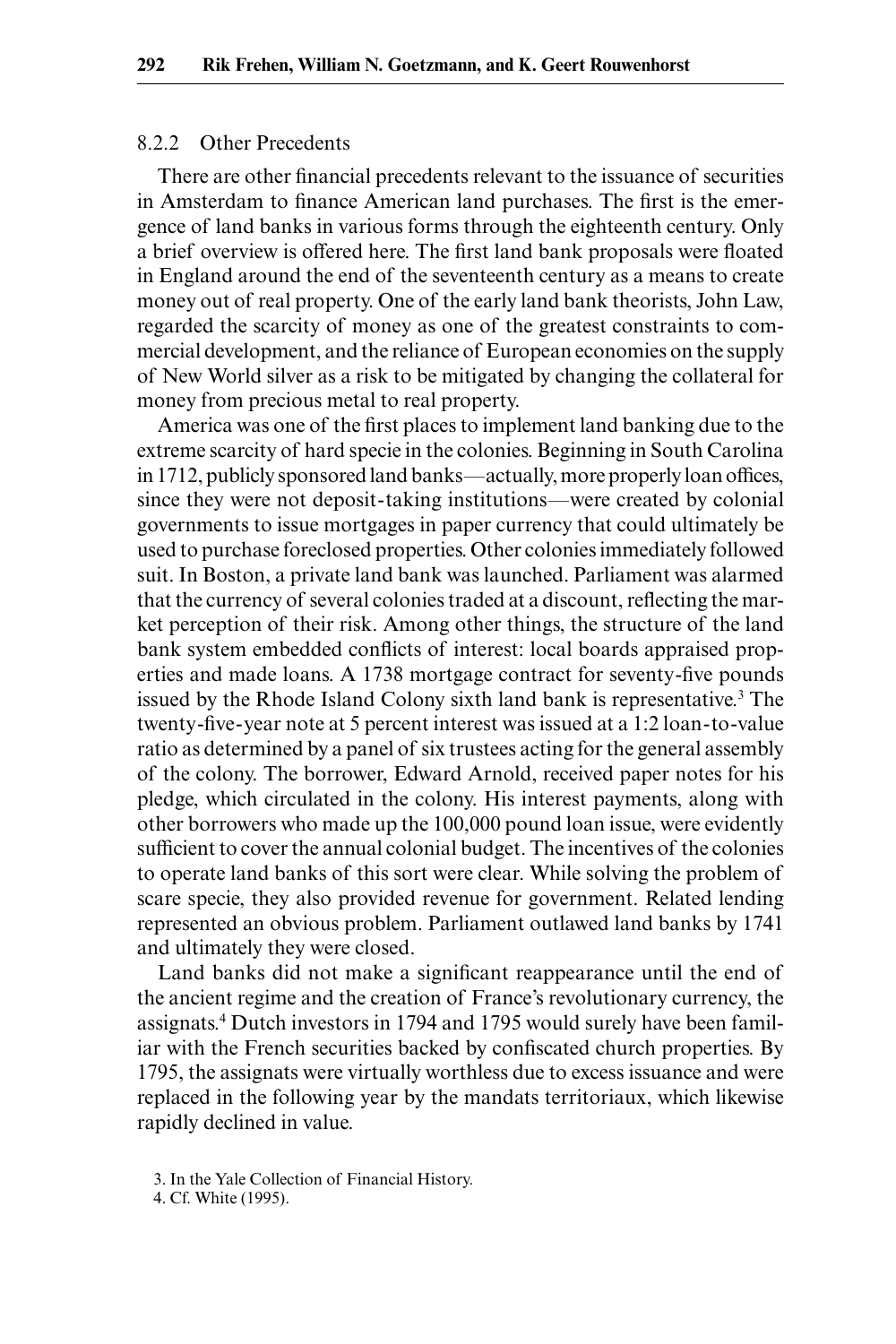Perhaps more relevant precedents for the American securities were early American land companies. A number of pre- and post-Revolutionary companies were formed to claim, develop, and settle western lands—the Ohio Company launched by a group of powerful Virginians being among the most well known. These firms were essentially private equity share-based companies that could conceivably have served as a model for Dutch investors as well. Livermore (1939) argues that they were innovative corporate structures in their own right. The American agent of the Holland Land Company, Theophile Cazenove, began purchasing shares in American companies in the 1790s. Besides toll and bridge companies, he bought shares in the Pennsylvania Population Company founded by Pennsylvania's comptroller general, John Nicholson, in 1792—partner to Greenleaf and Morris in the Washington, DC, venture. As such, the Dutch consortium comprising the Holland Land Company was familiar with this form of public equity, and perhaps based their own organization on it. The Holland Land Company was itself divided into transferable shares, although there is no evidence that the shares traded on public markets.

Although Dutch financiers were not known to be involved in the American land bank experiment or the French assignat system—except perhaps as speculators—these models are relevant in that they demonstrate the active use of property as collateral for publicly traded debt, whether interestbearing securities or paper money. They indicate that securities collateralized by land were not unknown at the time of the Dutch land loans. However, while there were clear precedents for property-backed securities in the European markets in the late eighteenth century, investor experiences with them may not have been favorable.

Finally, another relevant precedent is the Landschaften of eighteenthcentury Prussia studied by in this volume (chapter 9) and elsewhere by Kirsten Wandschneider. She traces the development of these land credit associations to a financial crisis in 1770 that required the restructuring of debt of the landed nobility. This was accomplished through the issuance of public bearer bonds backed by mortgages held by the Landschaften. Wandschneider likens them to modern "covered bonds," which have recently been proposed as safer alternatives to mortgage-backed debt. Undoubtedly, these were also known to Dutch financiers in the 1790s.

## 8.2.3 Dutch Investment in American Debt

The story of Dutch investment in the debt of the early United States is well described by Riley (2009). The first underwriters of American loans in the Netherlands were the firms of W.  $&$  J. Willink, N. and J. van Staphorst, and De la Lande and Fynje, who floated loans for the United States in 1782. These Dutch intermediaries earned commissions as high as 8 percent for the early flotations and 3 to 5 percent for later loans.

Even more profitable was the speculation on domestic debt of the United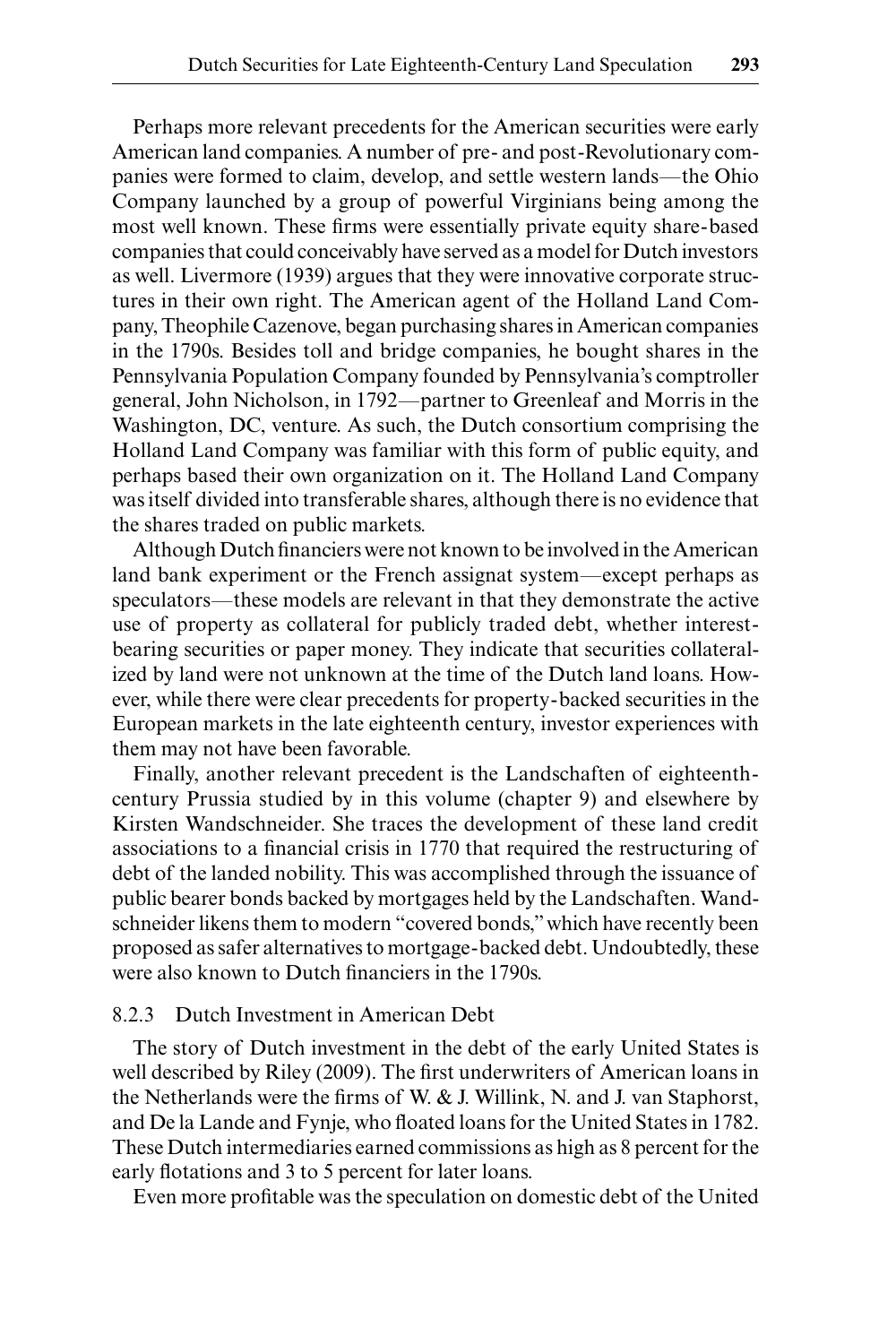States, which Dutch merchants bought at steep discounts at the nadir of American creditworthiness prior to Hamilton's reorganization of the debt. Over the period 1782 to 1794, Dutch speculators issued a number of negotiaties on the Dutch capital markets backed by the bonds of the United States. These American negotiaties typically paid a promised rate of interest and were secured with US securities held in trust. Riley points out that the first movers in this securitization of American debt were also major boosters of America. Pieter Stadnitski, a member of the Dutch Patriot faction ultimately aligned with the French Revolution, was not only a major purchaser and securitizer of US bonds but also an enthusiastic pamphleteer who wrote glowingly about the new American democracy and the wonderful American land. Riley calculates that Stadnitski made a killing by buying American paper at 37.5 percent of face value and selling it at 60 percent of face value to investors in his negotiaties. Investors in his funds also profited as the prices of the negotiaties rose in the Dutch market as a result of the strengthening of American finances. Stadnitski's arbitrage was rapidly imitated by other merchants and, not surprisingly, spreads narrowed.

An important feature of these American fund negotiaties is that they provided for a distribution of residual profits deriving from the purchase of US bonds at a discount. As prices of the United States' debt rose to par, the capital gain accruing to investors—even after the issuers took their cut as intermediaries—was substantial. Thus there was some "right-tail" to the distribution of expected returns to investing in the debt of the young United States. Their popularity with the Dutch public may have been due as much to this feature as to the conviction that the United States was certain to meet its obligations.

The firm of Daniel Crommelin and Sons in Amsterdam was among the several issuers of negotiaties backed by US notes. He was aided in this operation in 1794 by an American merchant from Boston, James Greenleaf. Greenleaf was married to a daughter of a member of a prominent Amsterdam banking family and served as US consul to the Netherlands. He knew the Crommelin family through their mercantile dealings in the United States. An American branch of the family was stationed in New York, where part of Greenleaf's business was also located.

#### **8.3 Financial Innovation: American Property Securities**

The rich data in Dutch archives and the considerable historical research devoted to the history of the Holland Land Company and to the early development of Washington, DC, make it possible to trace in detail the process of innovation leading to the issuance of its securities on American speculative lands. This section describes the development of these securities and their contractual details.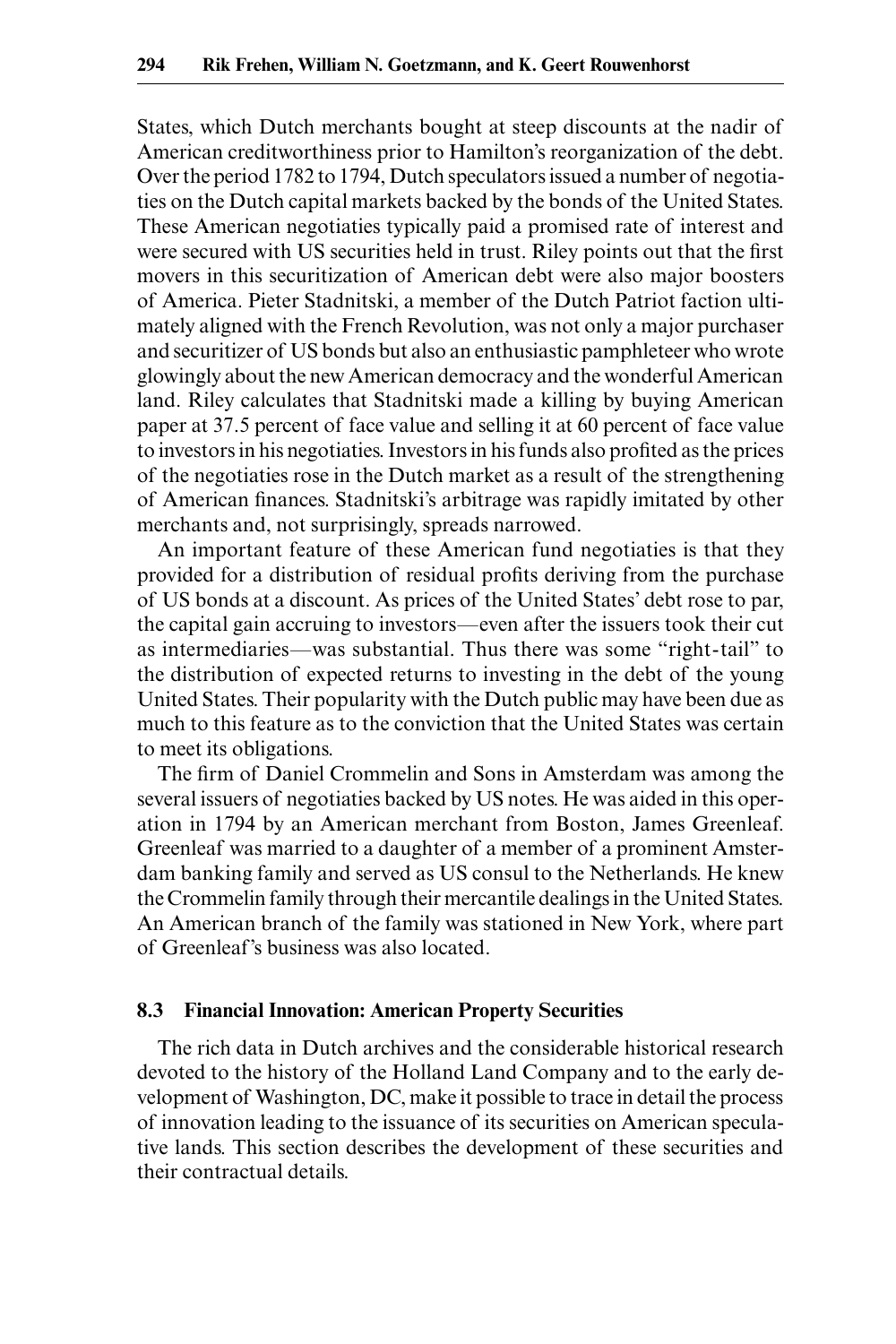## 8.3.1 Holland Land Company Negotiaties

In 1789 a consortium of leading merchant houses formed to explore land purchases in America. The firms of Stadnitski, Van Staphorst, Van Eeghen, and Ten Cate & Van Vollenhoven had all made money buying American funds and issuing negotiaties. Perhaps equally relevant, the investors to whom they had sold negotiaties backed by American debt securities also made money. As mentioned earlier, the consortium employed an agent to travel to America, Theophile Cazenove, who scouted opportunities and began to invest the firm's capital, initially into American share companies. These included shares in the Pennsylvania Population Company and shares in the James River Company—a firm nominally headed by George Washington to improve the navigation of the James River for development of the commercial traffic into the southern Virginia piedmont. In April 1791 the Holland Land Company joint ventured with the Rotterdam firm of Van Beefting and Boom to explore sugar maple operations with the hope of establishing another source of commodity production in the American forests. Cazenove, perhaps due to his involvement with John Nicholson, also became interested in purchasing undeveloped land for division and sale to immigrants and US settlers. In December of 1792, the Dutch consortium bought 3,300,000 acres in the Genesee River valley from Robert Morris. That year the Holland Land Company was created. The five firms brought in the Van Willinks and retained Rutger van Schimmelpenninck as legal advisor.5 The share company was formed among the participants and the shares were not publicly traded, so it was, in effect, a private equity company. The firm further formalized its structure in 1796.

The first public financing of the Holland Land Company was a subscription of negotiaties of 3,000,000 guilders floated in January 1793 on one million acres of land in the Genesee valley, which was valued (or transferred to the trustees of the negotiatie) at 1.2 guilders per acre. In addition 1,200,000 guilders in American funds was transferred to the trustees to cover the costs of paying interest over the first five years. The first issue was completely subscribed, and a second followed in June.<sup>6</sup>

The Holland Land Company offering was promoted by a pamphlet published by Stadnitski extolling the virtues of America, describing the particulars of the settlement process and projections about an increase in the demand for land. Evans (1924, 28) notes that Stadnitski's pamphlet

<sup>5.</sup> This account is taken from Evans (1924, and ff).

<sup>6.</sup> Details of the offering can be found in *Nieuwe Nederlandsche jaerboeken, of Vervolg der merkwaerdigste geschiedenissen: die voorgevallen zyn in de Vereenigde provincien, de generaliteits landen, en de volkplantingen van den staet. 1.–33. deel, 1766–98, Volume 2.* P. 1442. Also see the certificate Amsterdam City Archives, archive no. 333 "Holland Land Company," inventory no. 867 "Shares of various negotiations."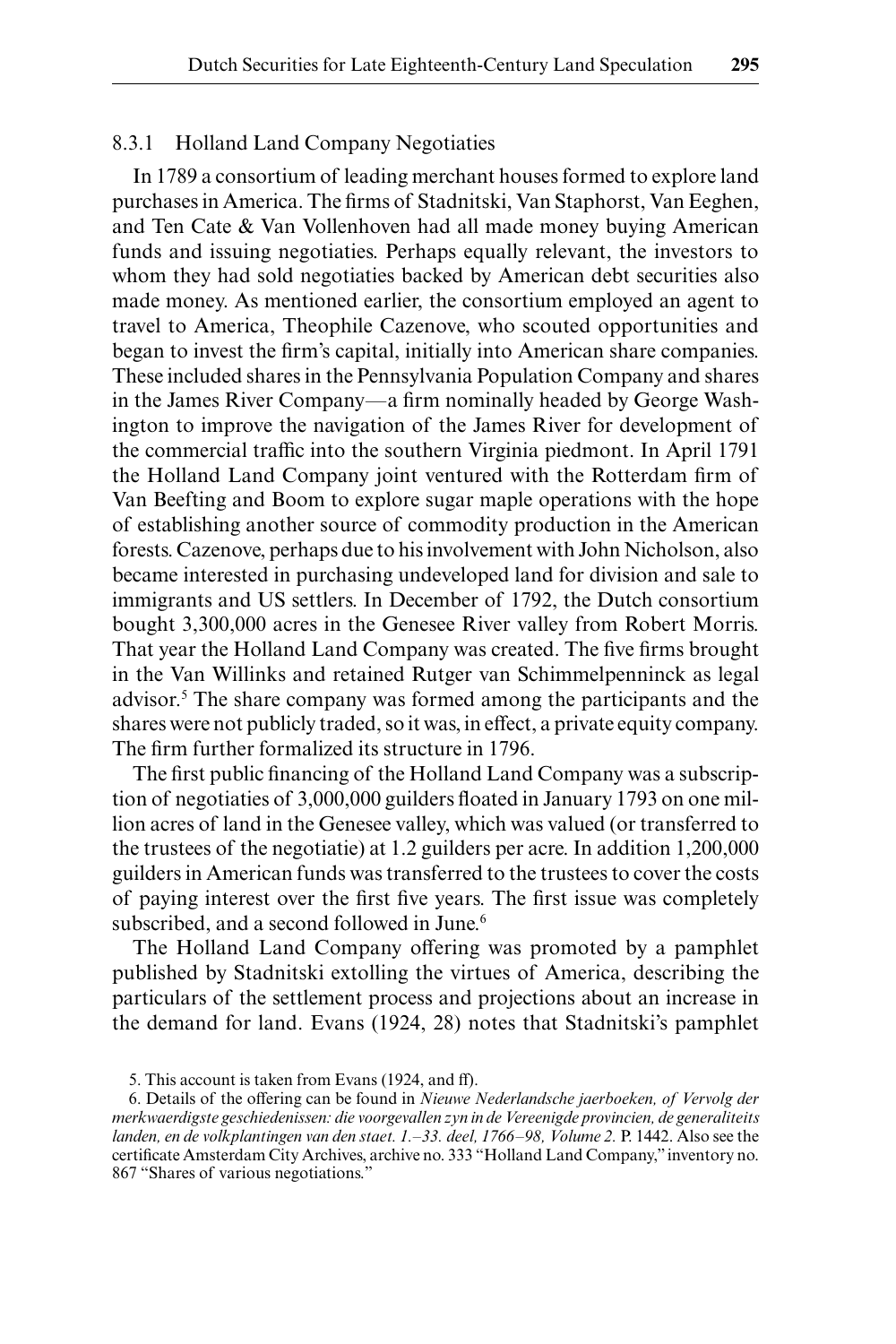describes the speculative profits Morris himself had made—tripling his investment in a million acre purchase via a sale to the British Pultney Company. Accompanying this pamphlet were calculations of expected profits of more than 200 percent over a nine-year horizon accruing to an investment in 400,000 acres of land in the Genesee valley. Important to our analysis is that this spreadsheet, almost certainly prepared by Stadnitski for a French investment market, shows no positive cash flow for the first five years. Even in an optimistic scenario capital investment was required; hence the necessity of substituting a portfolio of US debt to address the problem of the mismatch between duration of the debt and the assets. The management fees, in addition to costs, were 1 percent for startup (up front), and .5 percent for payment of dividends.

The Holland Land Company negotiaties are puzzling in several respects. First, they did not promise any economic benefits from future land sales, other than meeting interest payments. This suggests that the market demand for the securities was not based on an expectation of speculative profits from development of the American frontier. The debt structure was clearly not due to lack of knowledge about equity financing. Cazenove was already purchasing American equity securities on the firm's behalf. Essentially the negotiatie provided leverage for the consortium to buy American lands, and a portion of their property was pledged as collateral. The Stadnitski financial forecast makes it clear that the firm understood that, even under an optimistic scenario, for the first years of operation cash flow would be negative, necessitating the inclusion of American government securities to meet promised interest payments in the first few years of operation.

Also puzzling is why Dutch subscribers to the Holland Land Company issues would take such significant risks for a relatively modest yield. It is unlikely that, in the event of default, the property in the wilderness of New York could be easily liquidated by creditors, when the borrowers were unable to do so. Perhaps the reputation of the borrowers and the recent returns to investments in American debt provided additional implicit promise of fulfillment.

Going forward, the Holland Land Company bonds met their minimal obligations by paying interest through 1798; however, land sales necessary to extend the interest payments did not materialize. In 1804 the combined cash reserves for the two loans had decreased to 520,000 Florins due to a combination of large investment in the enterprise, poor cash flows from land sales, and a high burden of interest payments.<sup>7</sup> As a consequence the company faced a large debt overhang, which resulted in a strong disincentive to the equity owners of the company to continue. This led to an offer of a major restructuring of the negotiaties.

7. Evans (1924, 430).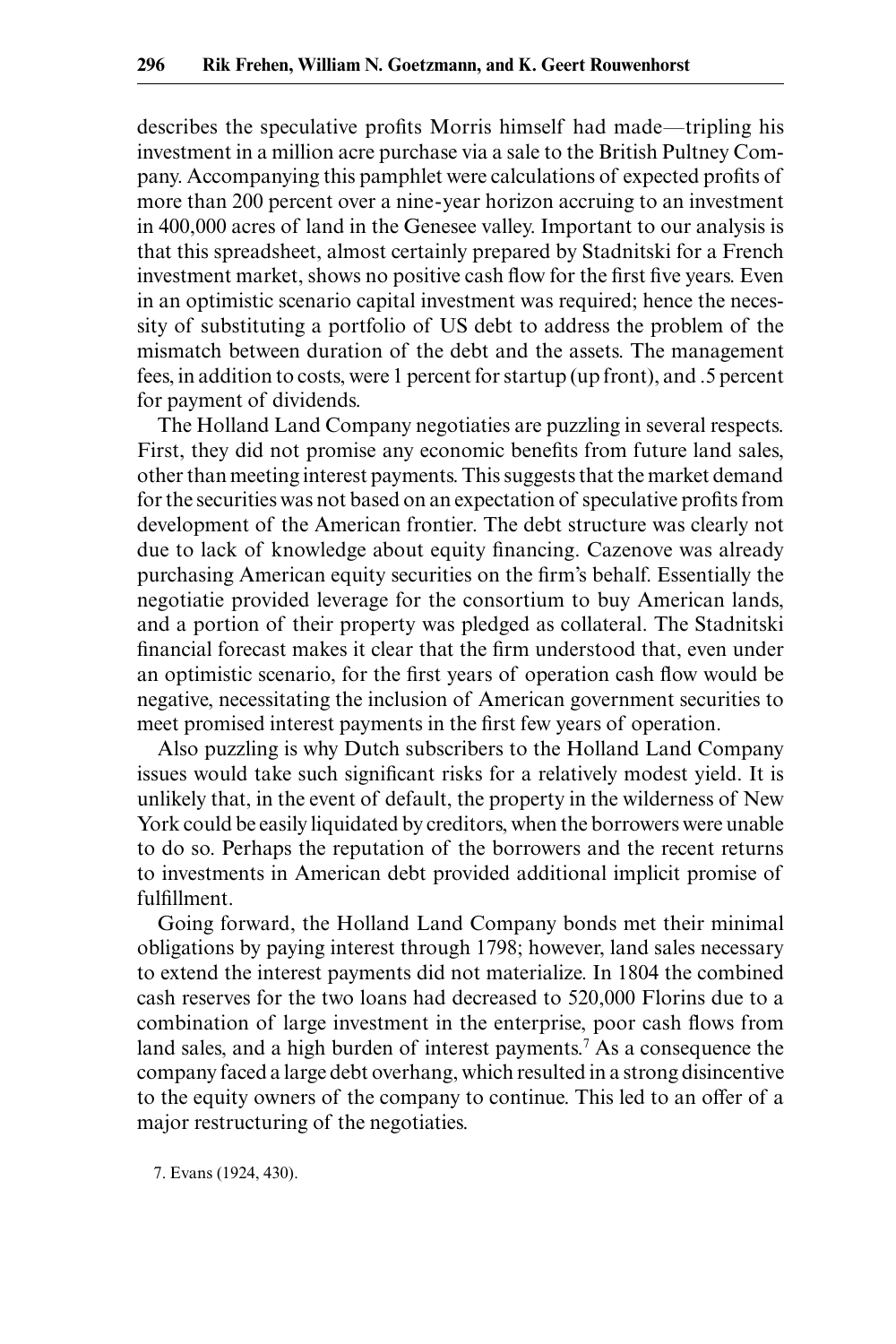The restructuring involved a merger of the two negotiaties that was in part motivated by a conflict of interest between the two investor groups, who developed a preference for the January negotiatie over the June issue. The lands of the January negotiatie included the headquarters of the company, which caused the surrounding lands also owned by the January negotiatie to trade at a premium. The merger put the two investor groups back on equal footing. But more importantly, the complex restructuring of the negotiaties was an attempt to mitigate the debt overhang. The proposal was for a repurchase agreement to reduce the debt burden in return for an opportunity for investors to participate in the residual profits of the land sales. In particular, the company offered investors a lottery to buy back their shares at a steep discount (40 percent or 35 percent of par), but investors were not required to participate. Investors who elected to participate and whose shares were drawn by lot would receive an equity stub to share in the final distribution of the residual profits of land sales at the end of the negotiatie's term.8 Investors who participated likely believed that their interests were better served by owners and equity holders who were granted debt relief and renewed incentives to develop lands going forward, and perhaps the prospect of some participation in the upside of the fortunes of the company after a period of disappointing results. In the end a two-thirds majority of the bondholders accepted this exchange.

Our archival study shows that the well-known merchant houses that floated the Holland Land Company were among the first subscribers to the lottery scheme. Perhaps they aimed to signal other bond holders that subscription would be to their benefit. Although it is unclear to what extent lottery subscriptions were public knowledge, making lottery subscriptions public would have both a positive and negative effect on future lottery subscriptions. On the one hand, it may serve as a validation by revealing that many of the prominent financiers have subscribed. On the other hand, once a large number of bond holders have subscribed, unsubscribed bonds may benefit from an expected drop in default risk triggered by a reduction in debt overhang.

The firm ultimately retired all 3,000 shares of the negotiatie, as planned, and in addition there was a substantial residual value. Over a twenty-year period, it made periodic payments to investors based upon land sales, which finally wound up in 1858. The amount investors received in total was 6,673,447.5 F. Evans claims that investors made a reasonable return on their investment in the long run, although this interpretation depends on selection of a risk-appropriate discount rate.

8. The merger agreement separately stipulated that the company might subsequently try to buy back shares below par in the open market (in which case investors would not participate in the equity residual) or at par, in which case investors would get an equity stub.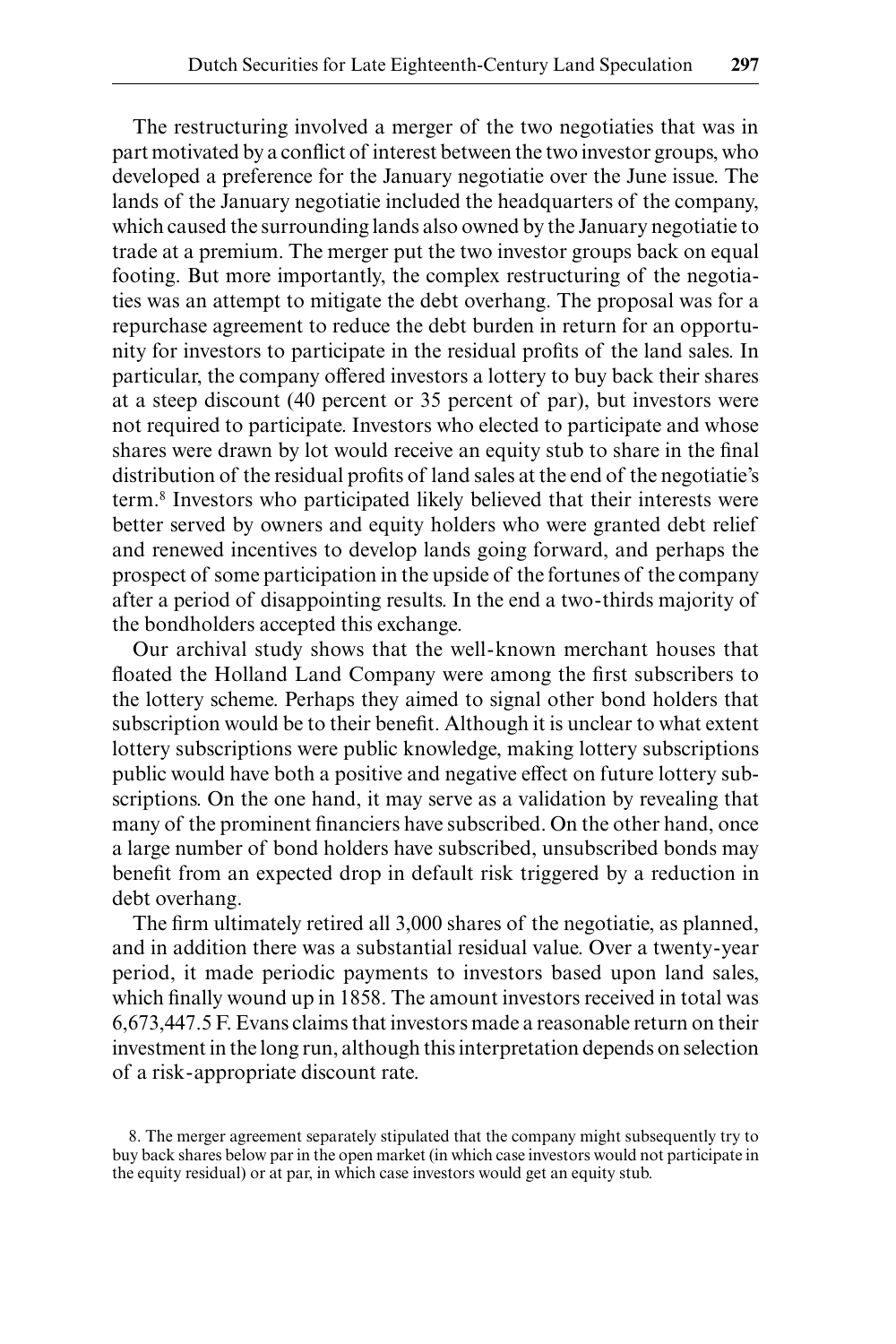## 8.3.2 A Closed-End Fund Negotiatie

As part of its restructuring in 1805, the Holland Land Company also issued a closed-end fund negotiatie to raise capital.<sup>9</sup> To our knowledge this fund is previously unreported in the literature on the Holland Land Company. The negotiatie enumerates three different securities for lands in the state of New York— two issued by members of the Holland Land Company consortium and one by the Holland Land Company itself—presumably one of the two mortgage-backed securities discussed earlier, but perhaps alternatively a share in the consortium itself. It also lists two American land company stocks (the St. James River Company and the Pennsylvania Population Society) and a bond issue of the state of South Carolina. These securities were held in trust, and the proceeds from their interest, dividend payments, and future sales were used to benefit two classes of investors. The first class received 5 percent annual interest and were redeemed by lot. The second class received no interest payments, only the residual value from the underlying securities. This rendered the second class of investors in the negotiatie equity claimants.

This structure is interesting for several reasons. First it shows the shares in the American land companies purchased by Cazenove were ultimately monetized by the Holland Land Company through what we would today call a "structured product." Second, it indicates that the founding investors in the Holland Land Company monetized their holdings through issuance of negotiaties that were not evidently quoted on the Amsterdam exchange (as were the Holland Land Company 1793 issues). Third, it indicates that, by 1805, there was a demand for equity-like claims on American land speculation. As such, it may be further evidence of a transition to separating debtlike and equity-like financing of land ventures around this time.

## 8.3.3 Washington, DC, Bonds

In 1793, the success of the Holland Land Company negotiatie clearly set a precedent for James Greenleaf's loan. In that year, Greenleaf began to negotiate for the purchase of 3,000 lots in the new national city of Washington, DC, while concurrently seeking financing from his former Dutch associates using a vehicle very much like the Holland Land Company securities. As with the Holland Land Company negotiaties, this involved two types of collateral: one for the interest payments to investors and another for the assets of the negotiatie. Both were held in trust. His efforts at soliciting Dutch financing resulted in two negotiaties—one issued in Amsterdam by the firm of Daniel Crommelin and Sons and the other in Rotterdam issued by Rocquette, Elzevier, and Beeldemaker.

<sup>9.</sup> Amsterdam City Archives, archive no. 333 "Holland Land Company," inventory no. 867 "Shares of various negotiations."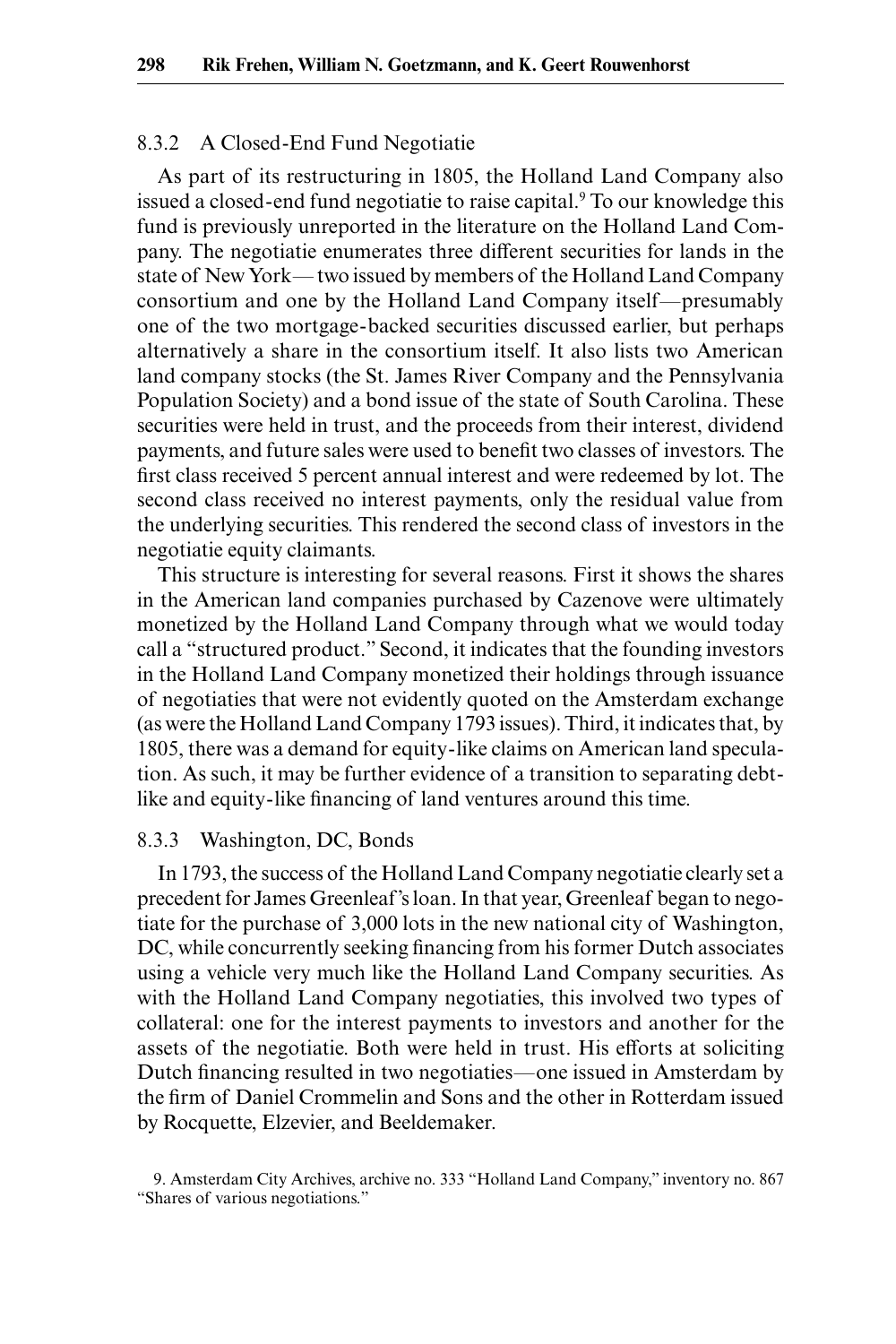Following the pattern of the Holland Land Company group, Greenleaf undertook this issue after purchasing property in partnership with two other investors, both major real estate speculators: Robert Morris, former superintendent of the US Treasury, and John Nicholson, former comptroller general of the Commonwealth of Pennsylvania. Neither is named in the Dutch issues, which treat Greenleaf as the sole borrower. Morris had earlier sold the land in New York to the Holland Land Company and Nicholson was involved in several land company schemes including the Pennsylvania Population Company in which the Holland Land Company principles had invested. Thus all three partners were familiar to Dutch financiers. Greenleaf purchased 3,000 lots in September of 1793, for twenty-five pounds per lot, with terms allowing him to make annual payments over the following seven years at zero interest.<sup>10</sup> In December, Robert Morris contracted for an additional 3,000 lots on the same terms at thirty-five pounds each. Arbuckle (1975) calculates that these 6,000 lots encompassed 42 percent of the available property in the capital city.<sup>11</sup> The structure of the partnership between Greenleaf, Morris, and Nicholson is unclear.

The terms of the Amsterdam loan are known from the proposal drawn up by Greenleaf and presented to the firm of Daniel Crommelin and Sons.<sup>12</sup> He proposed a two million guilder loan with a term of twelve years, for which he offered as collateral the 3,000 house lots purchased from the city of Washington, DC. To guarantee the interest on the loan over the first six years of the term of the loan, he offered as collateral a portfolio of US government debt and other securities. He had the right to redeem debt at face value and in so doing redeem a pro rata share of the title to the land held in trust. Thus, the initial conception of the security was strictly a debt instrument.

The exact nature of the collateral structure is interesting. The titles to the financial securities and to the real property were transferred to the trustees of the respective issues. This same structure for the Holland Land Company relied only on a notary who held the land deeds. The transfer of property deeds to Washington, DC, was documented through notarized and witnessed letters from officials in the United States. The squares in which the properties are located were concentrated in the north and east of the city, although Greenleaf's best known development is Greenleaf's Point in the city's southwest.

The trustees for the loan were Peter Godefroy, Daniel Crommelin, and Rutger Jan Schimmelpenninck. Godfrey and Crommelin were the merchant bankers issuing the bond. Schimmelpenninck was a prominent lawyer and politician who, in the year 1795, became the leader of the Patriot revolt in

<sup>10.</sup> Arbuckle (1975, 117).

<sup>11.</sup> Arbuckle (1975, 118).

<sup>12.</sup> Amsterdam City Archives, archive no. 654 "Archive of the Firm Daniël Crommelin and Sons, since 1859 Tutein Nolthenius and De Haan," inventory no. 106 "Letters from J. Greenleaf, received by A. Gerard, clerk of the Crommelin firm, 1973 and 1794."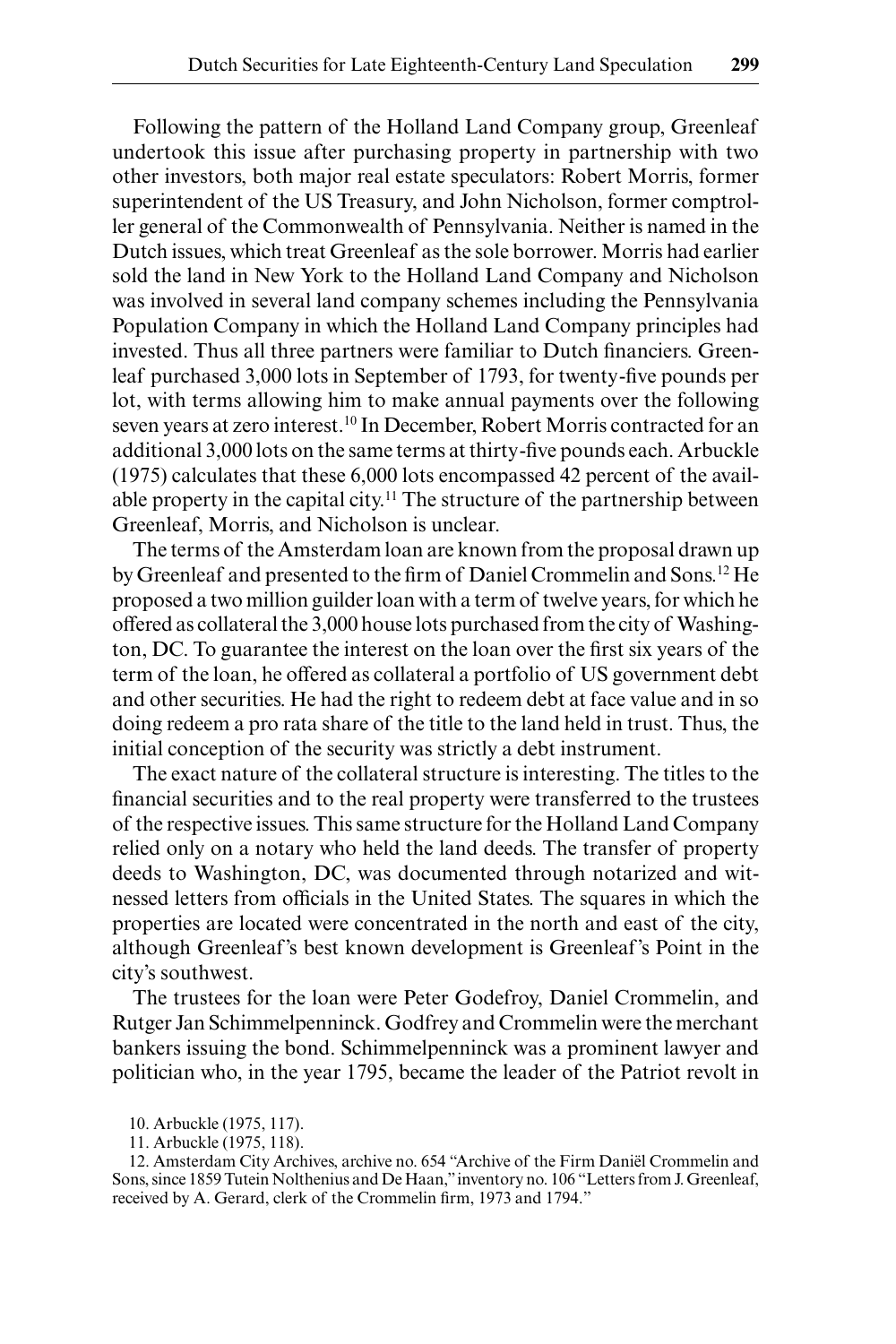the Netherlands that resulted in the Batavian Republic. He also held shares in the Holland Land Company.

The Rotterdam loan, referred to in the financial press as Rocqette, Elzevier, and Beeldemaker op gronden Washington, was issued on December 15, 1794, and was intended to be for one million guilders and pledged 1,500 house lots. It had a term of five years, a 5.5 percent interest rate, and a similar mortgage and trustee structure to the Amsterdam loan. A lottery structure of the Rotterdam loan was not tied to the value of the properties but instead simply paid a premium of face value for bondholders chosen by lot. These premia show strong similarities to modern lottery plans and were paid out conditional on full repayment by the loan according to the following structure:

- 10 premia for 100 percent
- 10 premia for 50 percent
- 20 premia of 25 percent
- 50 premia of 20 percent
- 90 premia of 10 percent
- 220 premia of 5 percent

Held open for subscription over the first several months of 1794, the loan was ultimately undersubscribed and the terms adjusted accordingly. While the issuers originally planned to raise 1,000,000 guilders in capital and connect 1,500 lots within the city of Washington, DC to the loan, market sentiment evidently only allowed them to raise 150,000 guilders and the number of lots was proportionally reduced to 225, a total of 668,250 square feet.

All lots were transferred in the names of custodians Gillis Groeneveld, Rudolph Mees, and Pieter van der Wallen van Vollenhoven and posted as collateral to the loan with an act of renunciation to protect the investors. The deeds of transfer by Sylvanus Bourne, "on behalf of the gentlemen Groeneveld, Rudolph Mees and Pieter van der Wallen van Vollenhoven" of half of the 2,632,000 square feet of lots, all within the city of Washington, DC, are deposited with the notary, as collateral for the negotiatie. These lots were bought by consul Greenleaf on July 29, 1794. Together with these deeds, the notary received all documents needed to transfer a sufficiently large portion of property in to the aforementioned custodians. Interest on the loan was 5.5 percent, secured through US sovereign debt certificates in the names of Rocquette, Elzevier, and Beeldemaker. In addition to the US debt certificates and Washington, DC, property, James Greenleaf was held personally liable for the loan.

The Amsterdam loan collected only 200,000 guilders and the Rotterdam loan collected only 150,000 guilders. The fees of the Amsterdam investment issuers are not known from the surviving documents. The so-called directors of the Rotterdam loan incurred a 1 percent setup fee and .5 percent per dividend.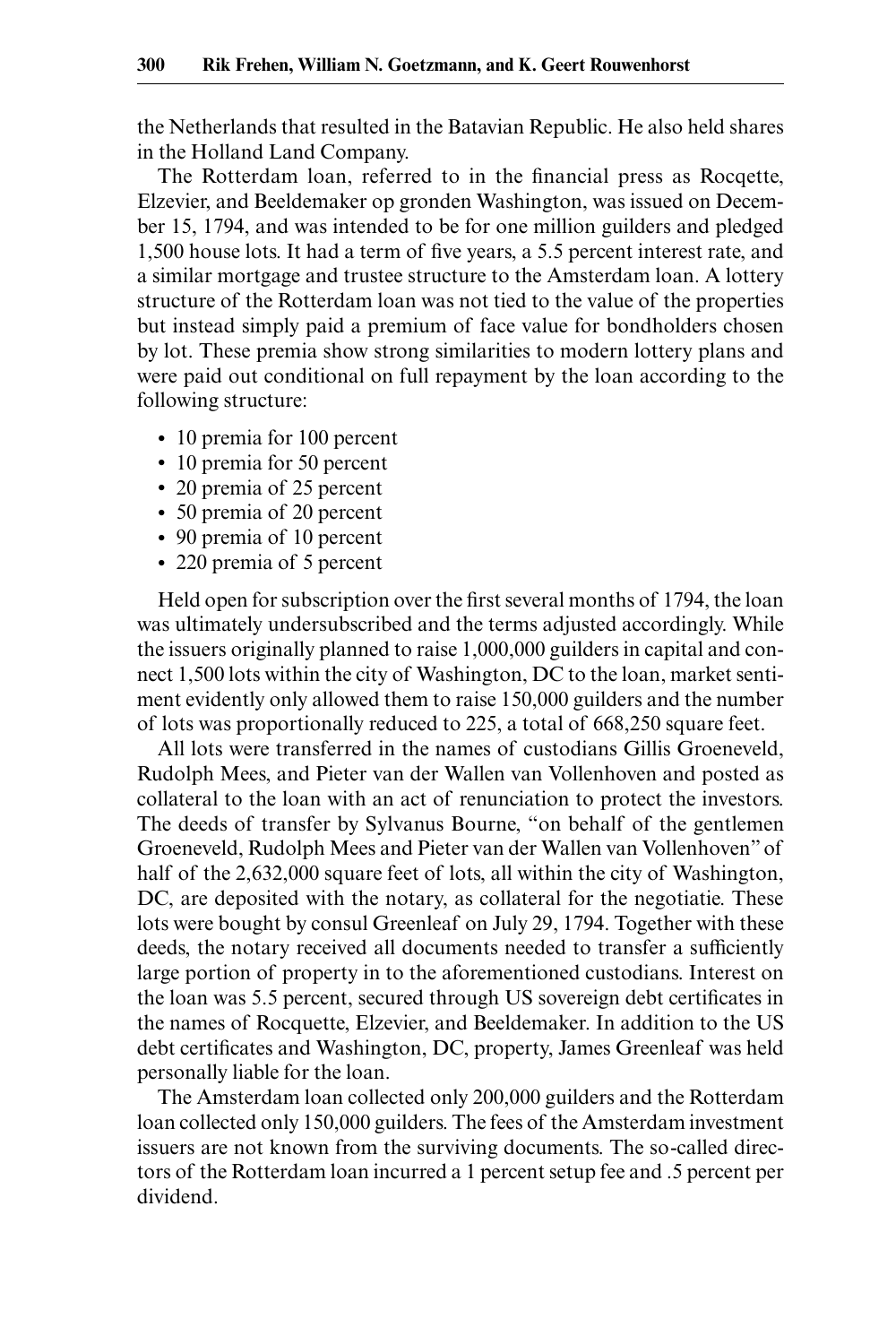The failure of the Greenleaf flotations is variously attributed to the turmoil of the Dutch politics at the time and the invasion of the country by France, but perhaps the market was simply skeptical about a security floated by an American consortium as opposed to a Dutch consortium. In addition, perhaps investors were rightly mistrustful of Greenleaf himself. Evidently Greenleaf did not share the proceeds of the Dutch loans, meager as they were, with the partnership.<sup>13</sup>

In all, 200 bonds were issued by Crommelin in Amsterdam with a face value of 1,000 guilders. The list of subscribers contains the names of other merchant houses of the day, including bankers. Unlike preceding US debt negotiatie issued by Crommelin with Greenleaf, there are no surviving certificates and thus they may not exist, although the legal rights of the holders are summarized in the "Nieuw Nederlandse jaerboeken" as previously indicated. From the period 1796 through 1811, the Amsterdam Pryscourant quoted bid and ask prices for the two Washington, DC, negotiaties on a regular basis.

The story of the Greenleaf, Nicholson, and Morris bankruptcies is a fascinating one that will not be recounted here. Essential to our analysis is the step they took on February 20, 1795, (the year following the loans) to launch the North American Land Company. Each partner contributed property to the company totaling 4,479,317 acres. These properties were held in trust, and shares were issued to the founders. While attempts were evidently made to float a public offering of shares in the North American Land Company in US markets and in the Netherlands, relatively few shares were issued and these evidently to creditors of the two men.14 Greenleaf sold his shares in 1796 to his partners for \$1,500,000 in notes, although he remained connected with the business of the firm for many years as it wound up. He represented its business interests after the death of his former partners. In addition, he ultimately represented the business interests of the Dutch claimants to the Washington, DC, lots.

The holders of the Dutch negotiatie expected to be shielded from the tribulations of Greenleaf and company by virtue of having title to the properties in trust, and the guarantee of the US securities to cover promised interest payments. The Dutch title to the lots was later challenged due to Greenleaf's conveyance of the titles prior to performance of his obligations to the US government. Lots were sold under the stipulation that they be built upon. This led to a protracted legal dispute, the necessity of the Dutch investors to retain counsel in America, to meet tax obligations on the lots, and to auction the properties.

Greenleaf outlived his two partners and oversaw the disposition of the assets of the North American Land Company. He continued to develop

13. Arbuckle (1975, 118).

14. Livermore (1939, 168).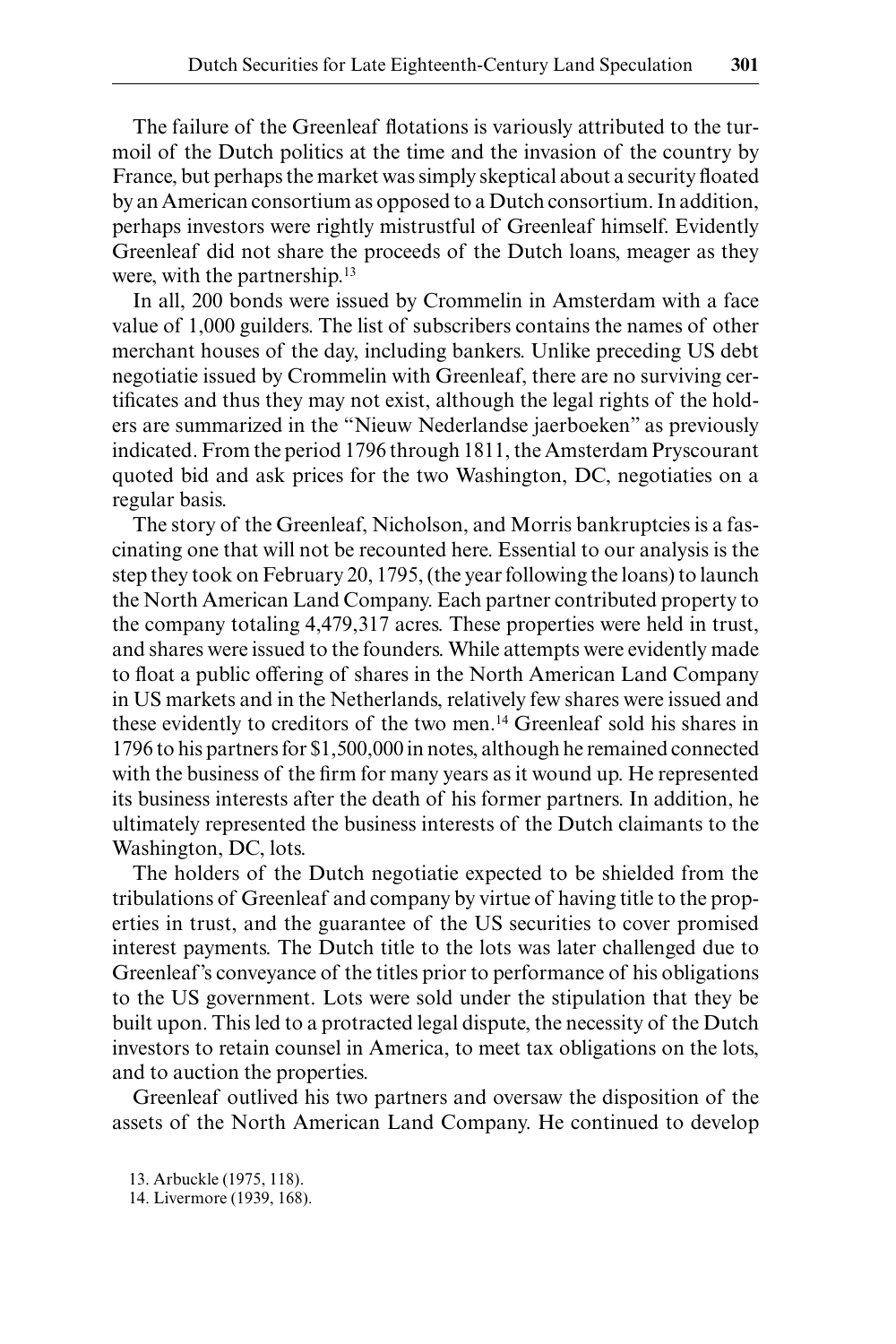property in Washington, DC, despite his bankruptcy, and ultimately built a number of houses in an area of southwest District of Columbia called Greenleaf Point, some of which still stands today.

Our archival research revealed evidence that Greenleaf took advantage of the Dutch investors on a second occasion. In the 1830s he offered his services to them as a sales agent and contracted to organize an auction of the Washington, DC, lots held in the Rocquette, Beeldemaker, and Elzevier negotiatie. He agreed with the bondholders to split the revenues from the land sales evenly. All taxes and intermediary costs were to be paid by the "Holland gentlemen," however. Greenleaf won these terms after a long negotiation. At the auction in May, 1835, Greenleaf himself bought 50 percent of the property. But since he also got 50 percent of the revenues, he got 50 percent of the land for free. After subtraction of taxes, legal charges, and intermediary costs, what small amount remained was paid out to the bondholders. Rocquette, Beeldemaker, and Elzevier wisely decided not to inform the bondholders (via the account) who actually bought the land, although they likely knew, and could not have been happy that they had been duped yet a second time by James Greenleaf.

In sum, Greenleaf, Morris, and Nicholson's initial difficulties stemmed from their failure to raise sufficient capital to allow them to be patient investors in the development and sale of properties. Like the Holland Land Company, they could not monetize the properties rapidly enough to meet cash obligations. These difficulties may have been compounded by the shady dealings and reputation of one or more of the three partners.

#### **8.4 Path-Dependent Financial Innovation**

Empirical studies of financial innovation are necessarily limited to unusual events. Frame and White (2004) argue that most analyses of financial innovation are forced to generalize from a few cases. Lerner and Tufano (2011) articulate this problem and use a set of historical examples—from the emergence of the venture capital industry to the appearance of mutual funds, to address the costs and benefits of financial innovation. Their approach considers the counterfactual; that is, what the economy would look like without a specific innovation.

In the first part of this chapter we detailed the many precedents for the Dutch property negotiaties, particularly the debt-like securities and funds issued in the Amsterdam market in the mid to late eighteenth century. We showed how the features of the Holland Land Company negotiaties and the Washington, DC, negotiaties could be traced to particular precedents in the Dutch market. Our hypothesis is that the innovations relied upon the marketplace's prior acceptance of bond-like instruments. This initially precluded offerings of common stock. The debt securities in the Dutch market at the time were characterized by features designed to secure expected future payments, although certain of them also contained "right-skewed"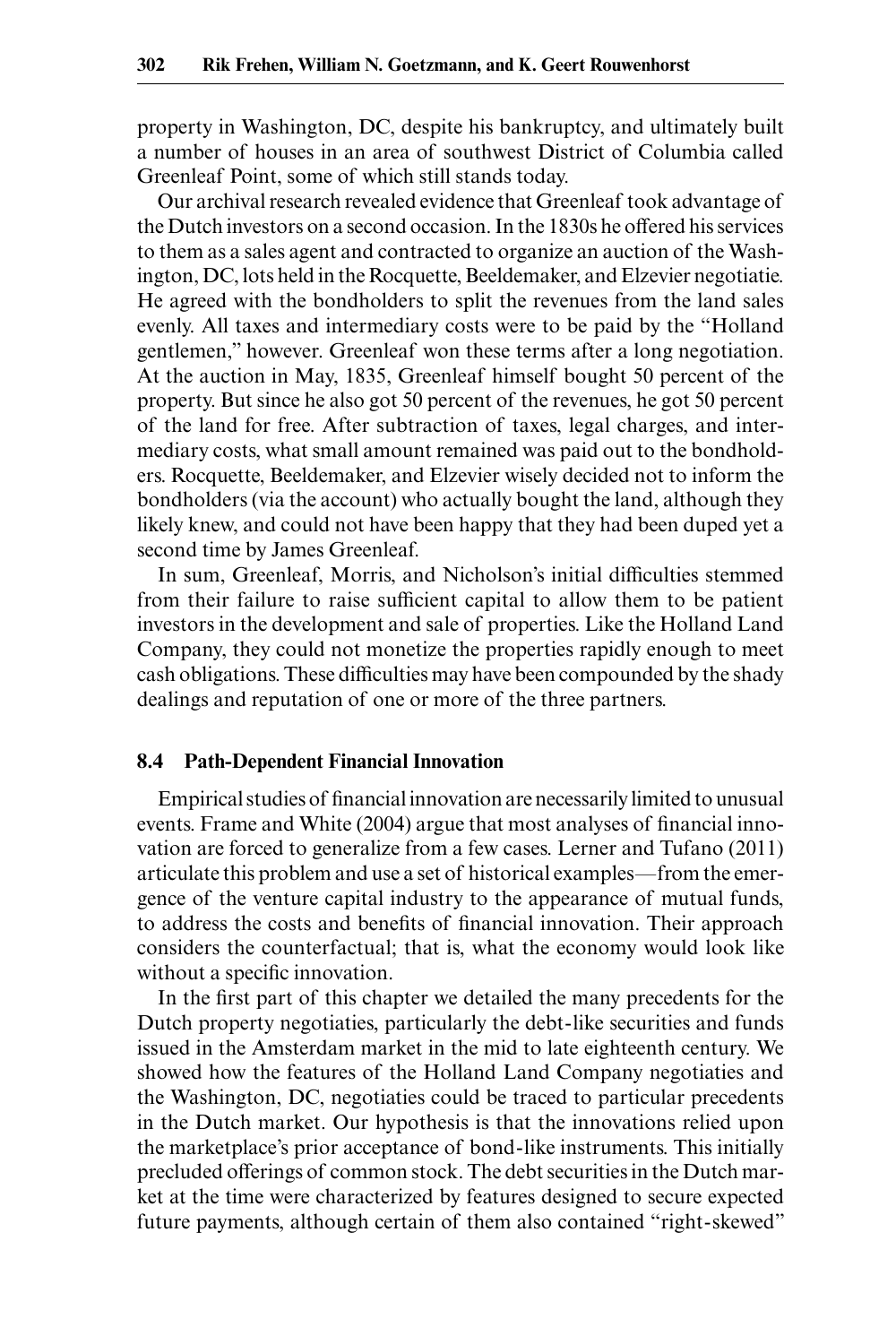payoffs created by lottery features and rights in residual value to portfolios of securities. This framework of innovation is an exemplar of an institutionalist perspective in which frictions and information transactions costs of various types are minimized by reliance on precedent. One corollary is that path-dependent outcomes need not be first-best solutions or optimal in any measurable sense; only that they are improvements on existing technology.

The Holland Land Company found the debt service burdensome and restructured their negotiatie in 1805 into an instrument with an equity-like component, reducing the face value to be repaid and replacing it with a residual claim. They further supplemented this with a closed-end fund issue that partitioned proceeds into debt- and equity-like claims.

Shortly after issuing their two negotiaties, Greenleaf, Morris, and Nicholson also tried to engineer an equity-for-debt swap of their vast but highly levered American property holdings by creating the North American Land Company. This had some institutional precedent in the eighteenthcentury American land, bridge, and canal companies trading on the Philadelphia Exchange—several of which Nicholson himself had been involved in launching. These institutional forms might have encouraged the hope that such a rescue was possible. While the Holland Land Company was less immediately constrained because its first two public offerings had been fully subscribed, it may have been restricted because of the lack of a market for equities in the Dutch market. This may explain the complexities of the 1805 residual claim certificates.

On the one hand, the land company negotiaties in the eighteenth-century Netherlands are extraordinary innovations: early and complex structured mortgage notes that demonstrate the remarkable sophistication of the capital markets of the time. On the other hand, the financial engineering required to make a debt instrument fit the needs of an enterprise whose value proposition is based upon patiently developing a market on the western frontier, or the growth of an entirely new city, is perhaps extremely inefficient. Had these firms been able to issue equity initial public offering (IPO)'s to a market that accepted them comfortably, the outcome—at least for Greenleaf, Morris, and Nicholson, might have been very different.

#### **8.5 Conclusion**

In this chapter we examine the development of an interesting class of mortgage-backed securities issued in the eighteenth century. Debt instruments evolved to support an innovative merchant tradition that used collateralized securities for financing. We conjecture that the American land negotiaties pushed the existing debt-based financial infrastructure of the Netherlands to its limits. Not designed to finance projects with long verification periods, fixed income issuances were used anyway with negative results, and led to recontracting to create what amounted to equity. This restructuring was successful in one instance, and completely failed in another.